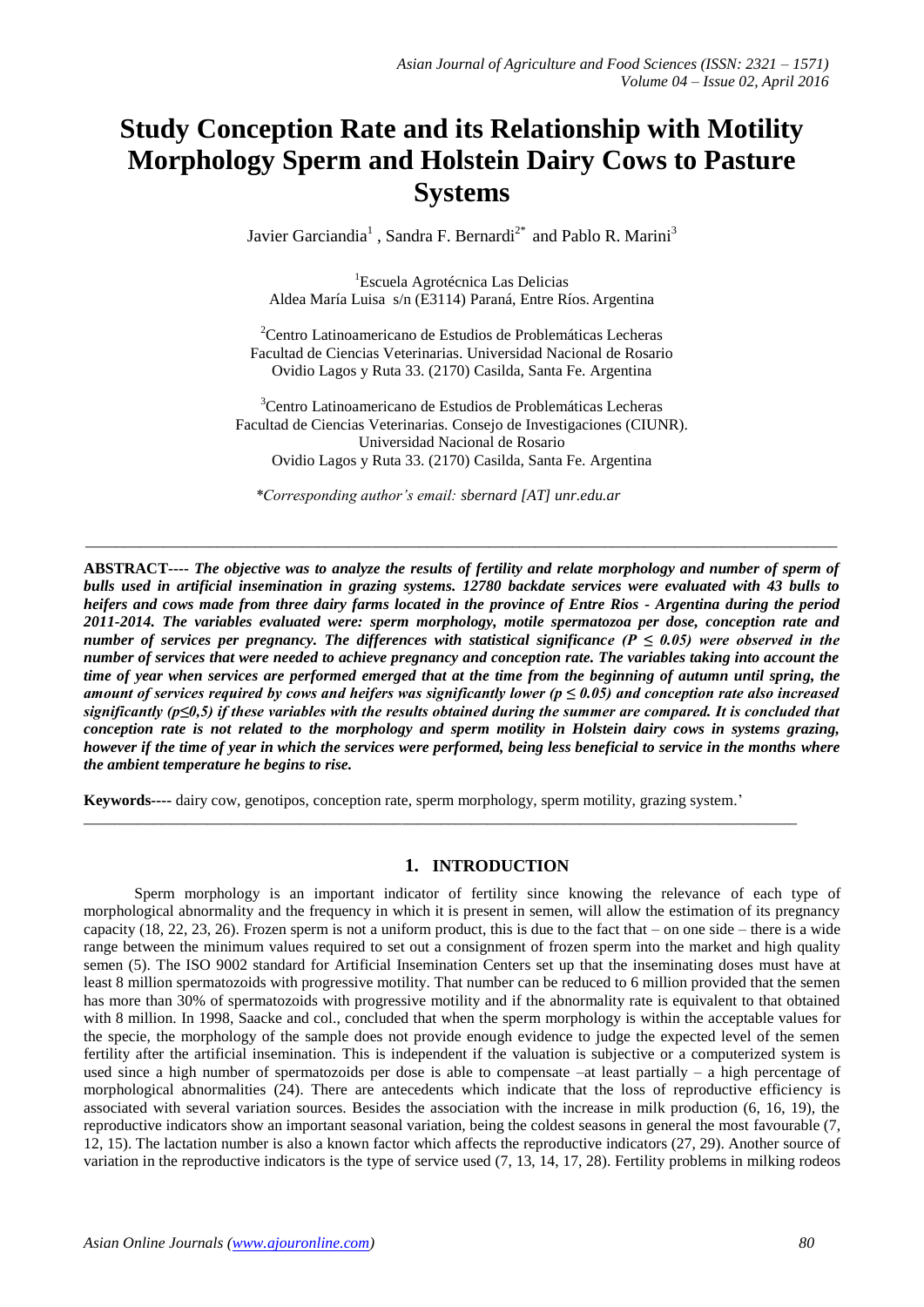have several origins: environmental, from the animal itself (male and / or female), transport and conservation of semen, technique and inseminator.

The objective of this retrospective work was to analyze the results of fertility and relate them with the morphology and number of spermatozoids of bulls used in artificial insemination in pasture systems.

# **2. MATERIALS AND METHODS**

Retrospective reproductive data was analyzed from 12780 services with 43 bulls in heifers and cows belonging to 3 milking premises located in the province of Entre Ríos (32º 00´ South and 59° 34´ West) during the period 2011-2014. The services were carried out in different times of the year, being the average summer temperature 23°C (maximum 37°C – minimum 10°C) and the average winter temperature 12°C (maximum 18°C – minimum 5°C).

The analyzed dairy farms had an average of 120 Holstein milking cows. Their typical diet during the period under consideration was based on different seasonal provisions: direct alfalfa-based pasture, hay from alfalfa-based meadows, commercial concentration during the milking period (of 13 or 16 % of the PB according to nutritional requirements) and a portion in a mixture delivered by a rationing cart outside the farm which was made with whole maize, ground maize, wheat bran, soya expeller, mineral salts, powdered diatoms and liquid milk serum (a sub-product of the cheese factory from the same premises). In a particular year there were other items in the diet such as: citrus pulp, barley grains and summer or winter grazing which were not considered relevant in order to be taken into account for this work. The retrospective data come from periodic controls carried out by the technical veterinarian consultant responsible for the farms. The cows were inseminated with tested adult American – Canadian Holstein bulls from different Insemination Centres.

In the three systems under study, the variables assessed were:

1) Sperm morphology: quantity of spermatozoids with normal morphology out of a total of 200 cells, the result was expressed in percentage (%MN). It was assessed through an optical microscope (100X) with 30-minute previous Giemsa stain.

2) Motile spermatozoids per dose: quantity of sperm with motility per sample expressed in million (mill mov/ doses). This parameter was calculated on a Neubauer chamber, using 400X and keeping the sample at a temperature of 37°C.

3) Conception rate: expressed in percentage (% oestrus detection x % of pregnancy)

4) Number of services per pregnancy (NS / pregnancy)

In order to describe the variables mentioned above, the average and error standard was used. Several tests were used in order to see whether there were differences between medians: *t-*student test, the Tukey-Kramer HSD multiple test and the Wilcoxon test according to each group of datum under analysis. For the variables number of service per pregnancy and conception rate, the distribution of frequency was analyzed, the median was calculated and the comparison between groups was assessed through a median comparison test. Differences became statistically significant with  $P<0.05$ .

# **3. RESULTS**

Table 1 shows the average and error standard estimated for each variable under analysis and according to the reproductive category of the animals (heifers and cows). The statistically significant differences are observed in the number of services that were necessary in order to get pregnancy and in the conception rate. Figure 1 shows the distribution of frequency for these two variables.

As regards the analysis of the variables considering the time of the year when the services are done, it came up that in the period between the beginning of Autumn and Spring, the quantity of services required per cows and heifers was significantly lower and the conception rate increased also significantly when compared with the results obtained during the Summer (Table 2 and 3)

# **4. DISCUSSION**

The current high performance milking cow has been biologically set up for the market demands through the application of a selective, continuous, non-balanced and careless pressure, which has placed the animal close to its vital potential. It is becoming more and more difficult to provide the animals with a non-limiting environment, being that almost impossible to achieve during their initial milking stage. The considerable increase in the productive performance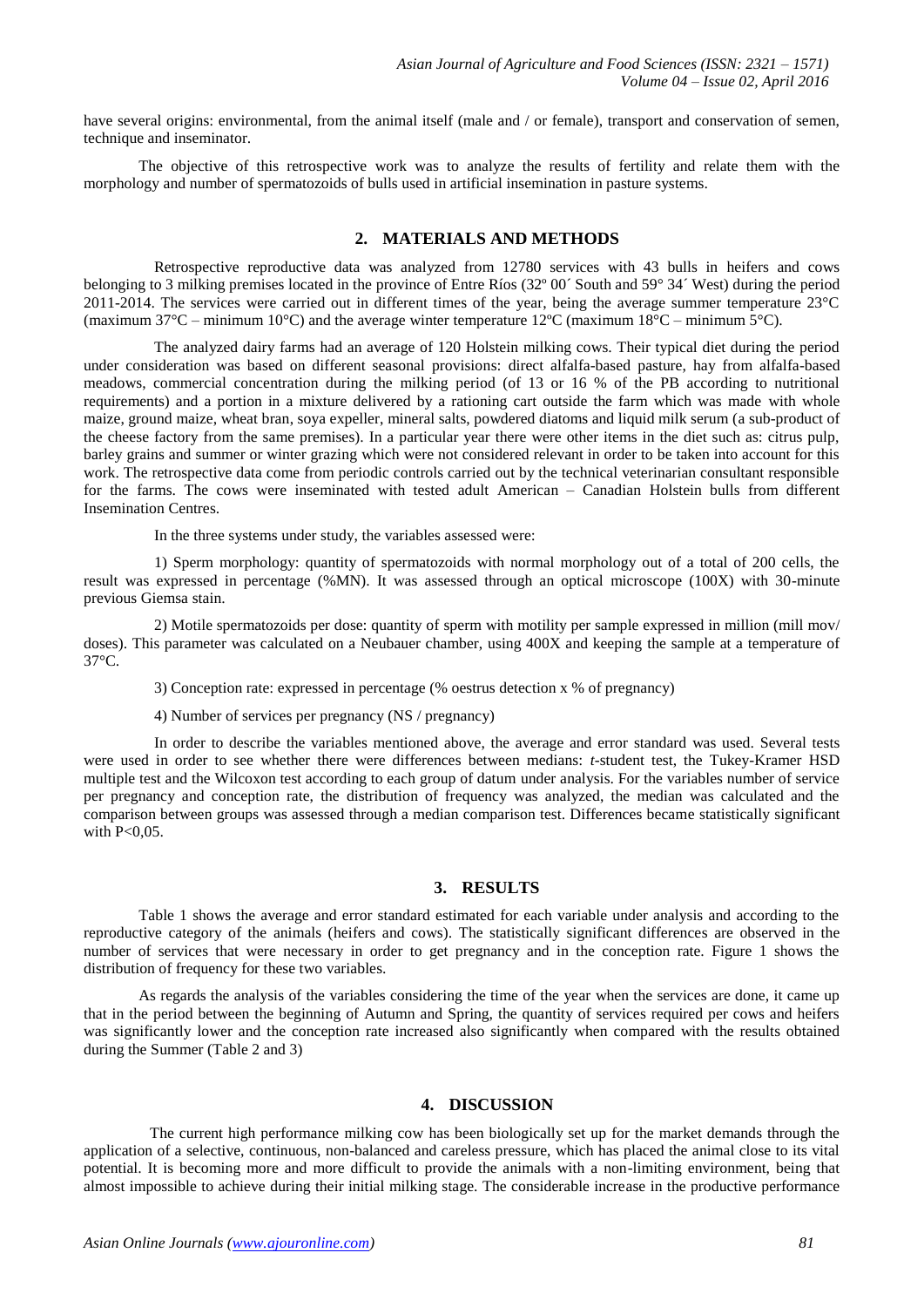*Asian Journal of Agriculture and Food Sciences (ISSN: 2321 – 1571) Volume 04 – Issue 02, April 2016*

and the size of modern high production cows has been possible because of a repeated and asymmetric use of a selection exclusively based on milk production. Even though this process has been accompanied by modifications in the nutritional environment, these have not been enough to avoid the decline of vital functions such as reproduction and survival (2). Scientific literature related to fertility of milking cows reveal a tendency to decrease the conception rate in US rodeos and in other parts of the world. The conception rate in milking cows has decreased from 66% in 1951, to 50% in 1975, to 40 % in 1997 (10). The infertility of milking cows during first lactation keeps being a critical problem which limits the profitability and sustainability of farms (20). In a work by Capitaine (2005) the annual average conception rate was 36 % in 250 dairy farms analyzed, in our work the conception rate was lower (33%) and higher for heifers (53.6%), being the latter lower than the 70 % mentioned by (10). This proves that the conception rate is higher in heifers than in cows, since fertility is directly related to the level of production. As production increases, the conception rate decreases and this is shown in every lactation and in every time of the year. As regards fertility during lactation, this is higher as highproduction cows are closer to labour, and such production increases importantly as the cow recovers itself, certainly recovering from the requirements that high production demands. In Low-production cows there is not an important change as lactation goes on and just 40 days after labour they have high fertility. These relations were reported in a smaller group of cows and during a shorter time (4). The semen doses used in this work did not generally fulfilled with the required quality standards, considering quality in a dose: a concentration of at least thirty million total spermatozoids with a 30 % of progressive motility after de-frozen, or in different terms, a total of 9 to 10 million progressive motile spermatozoids. However, the results found coincide with those obtained by other authors, who –when inseminating with doses containing 6, 10 and 12 million of spermatozoids with progressive motility – did not find significant differences in the percentage of pregnancy at IATF (8) *Fixed Time Artificial Insemination*. There are other investigations, which showed that the number of motile cells - and therefore lineality, are parameters which can be used in order to predict the fertility of a bull, since it was found a significant correlation between the percentage of progressive motile cells and the percentage of fertilization (1).

On the other side, it is known that the stress produced by the heat impacts negatively on all the aspects related to milk production; this problem has been discussed for decades and even today the scientific community is still trying to find a way to diminish the impact that the high temperatures have on the conception rate, an undeniable parameter when analyzing milk production (25). The decrease in milk production and the reproductive losses during the Summer impact substantially on the economic potential of the dairy farms (11, 21). The Holstein cows were developed in warm climates, therefore, they are more productive with temperatures between 10 and 21°C. It is observed that the cows keep their percentage of pregnancy (35%) during Autumn, Winter, Spring; moreover, they increase it if compared with the average obtained regardless the season (33%), and drastically decrease it in Summer (21%). The number of mobile spermatozoids per dose is kept between 6 and 8 million regardless the season. The results found for heifers show the same trend: a good pregnancy rate during Autumn, Winter and Spring (66%), closer to the one cited by Fricke (2003), and a decrease in Summer (33%). It is noteworthy that the results obtained during Autumn, Winter and Spring, were achieved with a number of 4 million motile spermatozoids per dose, without affecting the pregnancy rate. These results of pregnancy rate coincide with that presented by Capitaine (2005) where conception through the year varies, high fertility starting by April, keeping it stable throughout October – November and then decreasing as temperatures increase. The decrease in the conception rate during the months with the highest average temperatures was also described when studying the reproductive behaviour of 23 dairy farms on pasture systems in the province of Buenos Aires, Argentina. In this case, the rate was about 5 points in Spring (October – November) and 2 % was added to that when analyzing the Summer (January – February) (9). This fact needs to be taken into consideration at the moment of defining a reproductive programme, that is to say a milk production system, since labours in Spring are due to services carried out during the Summer, when fertility is reduced and pregnancy is difficult to achieve.

#### **5. CONCLUSION**

 It's concluded that conception rate is not related to the morphology and sperm motility in Holstein dairy cows in systems grazing, however if the time of year in which the services were performed, being less beneficial to service in the months where the ambient temperature he begins to rise.

### **6. REFERENCES**

- 1. Brogliatti, G. M. (2010). El impacto de calidad seminal en los programas de IATF. On line: [http://www.abspecplan.com.br/upload/library/Impacto\\_seminal.pdf.](http://www.abspecplan.com.br/upload/library/Impacto_seminal.pdf) Retrieved 16 December, 2015.
- 2. Camargo, O. La vaca lechera entre la eficiencia económica y la ineficiencia biológica. Arch. Zootec., 61:13-29, 2012.
- 3. Capitaine Funes, A. A. Factores que afectan la tasa de preñez en rodeos lecheros en Argentina. Conferencia. VI Simposio Internacional de Reproducción Animal pp16, 2005.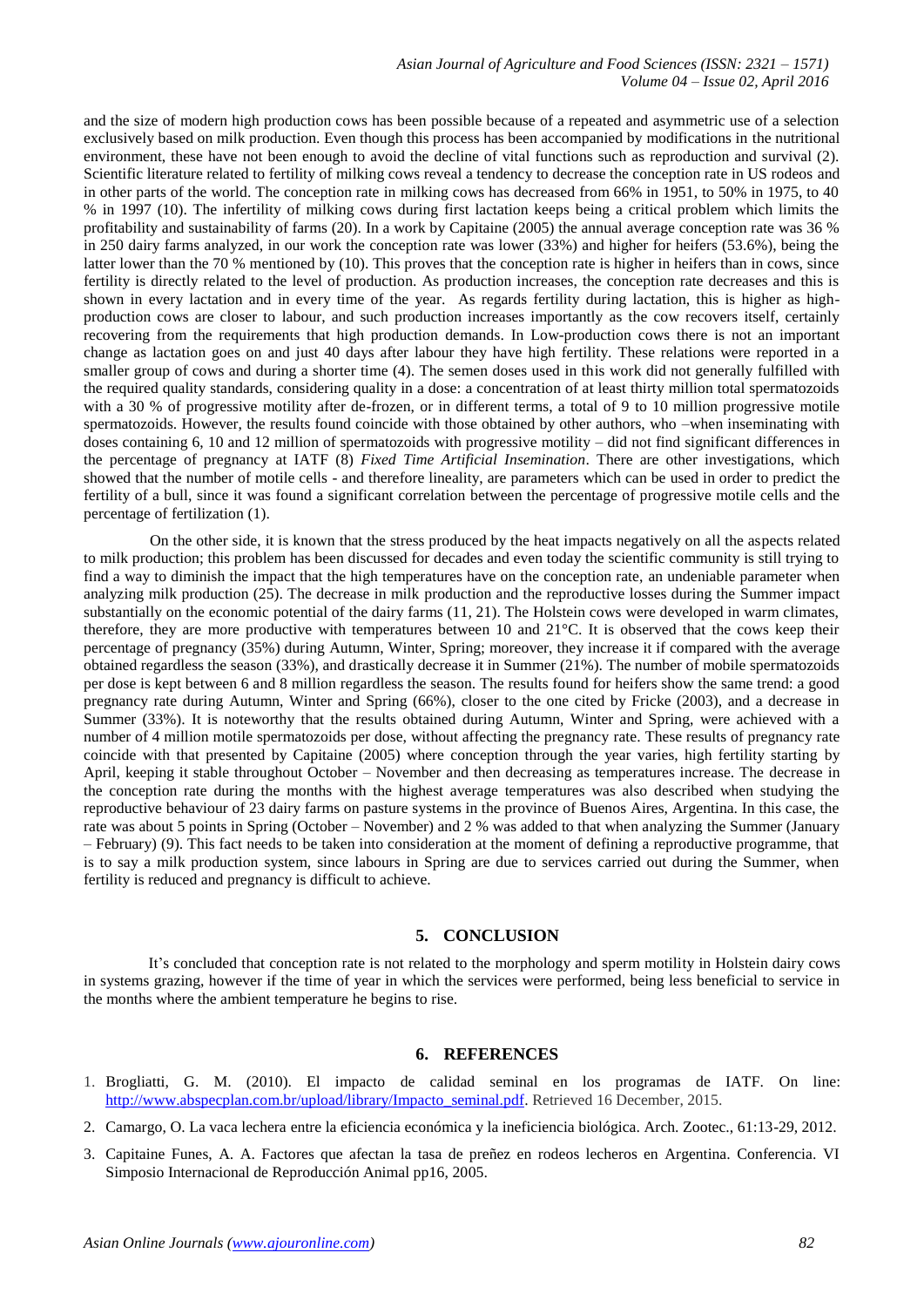- 4. Capitaine Funes, A. A., Oyarzabal, M.I., Bo, G. A. and Vater, A. Factors affecting conception rate in argentinian dairy herds. 15 th International Congress on Animal Reproduction, Volume 2, pp 289, 2004.
- 5. Catena, M. and Cabodevila, J. Evaluación de semen bovino congelado. Taurus, 1(3):18-31, 1999.
- 6. [Dematawewa, C.M.](http://www.ncbi.nlm.nih.gov/pubmed/?term=Dematawewa%20CM%5BAuthor%5D&cauthor=true&cauthor_uid=9812275) and [Berger, P.J.](http://www.ncbi.nlm.nih.gov/pubmed/?term=Berger%20PJ%5BAuthor%5D&cauthor=true&cauthor_uid=9812275) Genetic and phenotypic parameters for 305-day yield, fertility, and survival in Holsteins. [J Dairy Sci.,](http://www.ncbi.nlm.nih.gov/pubmed/9812275) 81(10): 2700-9, 1998.
- 7. De Vries, A. and Risco, C.A. Trends and seasonality of reproductive performance in Florida and Georgia dairy herds from 1976 to 2002. J. Dairy Sci., 88: 3155– 3165, 2005.
- 8. Echeverría, S., Zapiola, A., Cabodevilla, J., Callejas, S. Efecto del momento de administrar el benzoato de estradiol al finalizar un tratamiento con progesterona y del número de espermatozoides con motilidad progresiva sobre el porcentaje de preñez a la IATF. Rev Arg Prod Anim, 26 (Supl.1): 288-289, 2006.
- 9. Ferreira, G. Reproductive performance of dairy farms in western Buenos Aires province, Argentina. Dairy Sci., 96: 8075-8080, 2013. http://dx.doi.org/ 10.3168/jds.2013-6910.
- 10. Fricke, P.M. La ecuación de la reproducción en los rodeos lecheros. Taurus, 5 (20):8-14, 2003.
- 11. Hulme, M. Global warming. Prog. Phys. Geogr., 21: 446-453, 1997.
- 12.Jordan, E.R. Effects of heat stress on reproduction. J.Dairy Sci., 86: (E. Suppl.): E104-E114, 2003.
- 13. Lima, F.S., De Vries, A., Risco, C.A., Santos, J.E.P. and Thatcher, W.W. Economic comparison of natural service and timed artificial insemination breeding programs in dairy cattle. J.Dairy Sci., 93: 4404-4413, 2010.
- 14. Lima, F.S., Risco, C.A., Thatcher, M.J., Benzaquen, M.E., Archbald, L.F., Santos, J.E.P. and Thatcher, W.W. Comparison of reproductive performance in lactating cows bred by natural service or timed artificial insemination. J. Dairy Sci., 92: 5456-5466, 2009.
- 15. López-Gatius, F. Is fertility declining in dairy cattle? A retrospective study in northeastern Spain. Theriogenology, 60: 89–99, 2003.
- 16. Lucy, M.C. Reproductive Loss in High-Producing Dairy Cattle: Where Will it End? J Dairy Sci, 84: 1277-1293, 2001.
- 17. Olynk, N.J. and Wolf, C.A. Economic Analysis of reproductive management strategies on US commercial dairy farms. J. Dairy Sci., 91: 4082-4091, 2008.
- 18. Ostermeier, G., Sargeant, G., Yandell, B., Everson, D. and Parrish, J. Relationship of bull fertility to sperm nuclear shape. J. Androl., 72 (4): 595-603, 2001.
- 19. Pryce, J.E. and Harris, B.L. Genetic and economic evaluation of dairy cow body condition score in New Zealand. Interbull Bull, 32: 82–85, 2004.
- 20. Pursley, J.R., Martins, J.P.N., Wright, C. and Stewart, N.D. [Compared to dinoprost tromethamine, cloprostenol](http://www.sciencedirect.com/science/article/pii/S0093691X12002038) [sodium increased rates of estrus detection, conception and pregnancy in lactating dairy cows on a large commercial](http://www.sciencedirect.com/science/article/pii/S0093691X12002038)  [dairy](http://www.sciencedirect.com/science/article/pii/S0093691X12002038) Theriogenology, 78 (4): 823-829, 2012.
- 21.Roush, W. Population—the view from Cairo. Science, 265: 1164-1167, 1994.
- 22. Saacke, R.G., DeJamette, J.M., Bame, J.H., Karabinus, D.S. and. Whitman, S.S. Can spermatozoa with abnormal heads gain access to the ovum in artificially inseminated super- and single -ovulating cattle? Theriogenology, 50:117- 128, 1998.
- 23. Saacke, R.G., Dalton, J.C., Nadir, S., Nebel, R.L. and Bame, J.H. Relationship of seminal traits and insemination time to fertilization yate and embryo quality (Review). Anim. Reprod. Sci., 60-61:663-677, 2000.
- 24. Sacke, R.G. Sperm morphology: Its relevance to compensable and uncompensable traits in semen. [Theriogenology,](http://www.ncbi.nlm.nih.gov/pubmed/18495234)  70 (3): 473-8, 2008. DOI: 10.1016/j.theriogenology.2008.04.012.
- 25. [Schüller, L. K.](http://www.ncbi.nlm.nih.gov/pubmed/?term=Sch%C3%BCller%20LK%5BAuthor%5D&cauthor=true&cauthor_uid=26830751) . , [Burfeind, O.](http://www.ncbi.nlm.nih.gov/pubmed/?term=Burfeind%20O%5BAuthor%5D&cauthor=true&cauthor_uid=26830751), [Heuwieser, W.](http://www.ncbi.nlm.nih.gov/pubmed/?term=Heuwieser%20W%5BAuthor%5D&cauthor=true&cauthor_uid=26830751) Effect of short- and long-term heat stress on the conception risk of dairy cows under natural service and artificial insemination breeding programs. J [Dairy](http://www.ncbi.nlm.nih.gov/pubmed/26830751) Sci., Jan 28, 2016. DOI http://dx.doi.org/10.3168/jds.2015-10080.
- 26. Sundararaman, M. N., Gopinathan, A. and Subramanian, A. Dag-like sperm defect and acrosome abnormalities indicating hereditary sperm defects in a Jersey Bull. Indian Journal of Anim.Reprod., 35 (2) : 27-30, 2014.
- 27. Weigel, K.A. Improving the reproductive efficiency of dairy cattle through genetic selection. J. Dairy Sci., 87 (E Suppl.): E86–E92, 2004.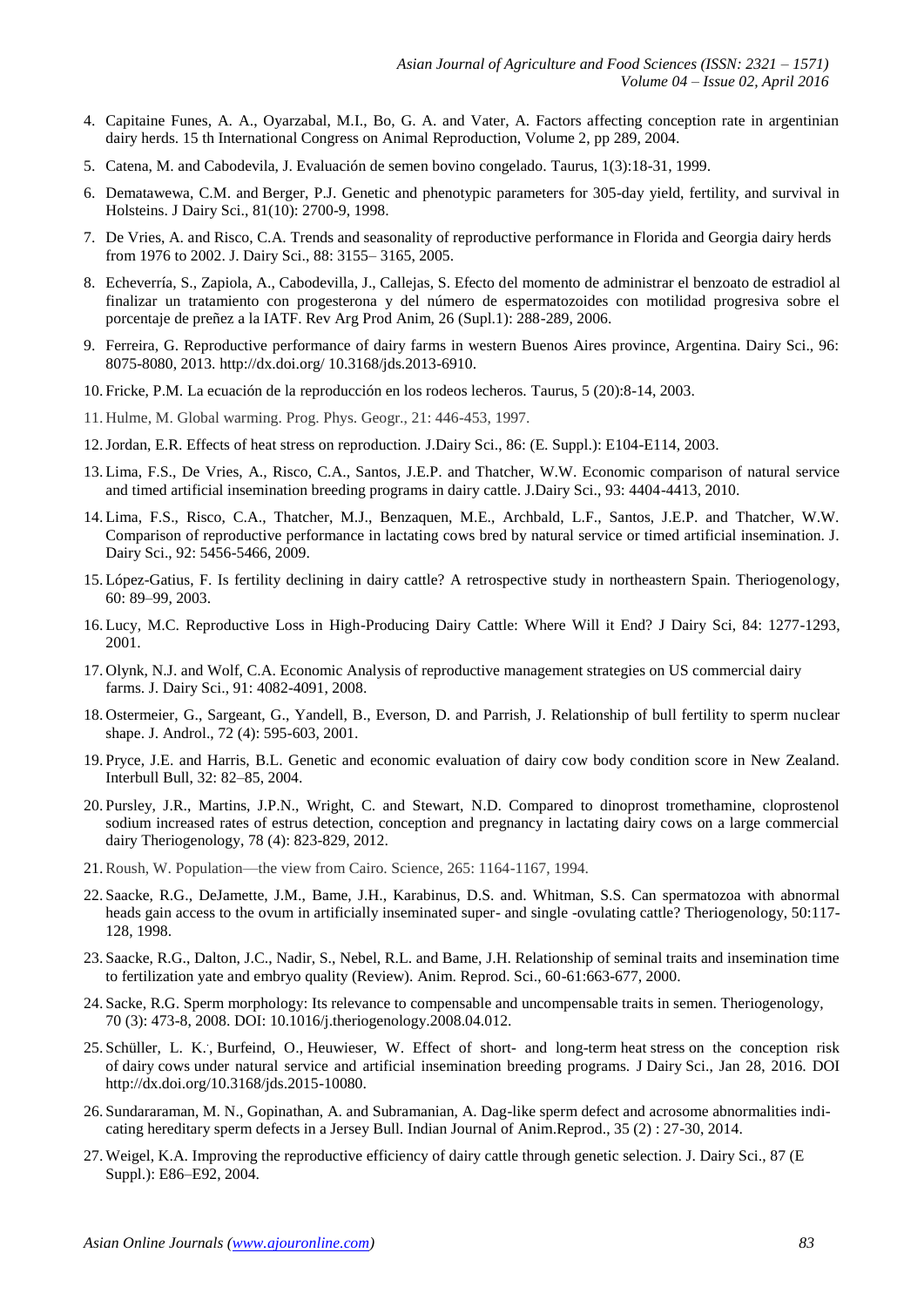- 28. Williamson, N.B, Morris R.S. and Anderson, G.A. Pregnancy rates and non return rates following artificial and natural breeding in dairy herds. Aust. Vet. J., 54:111–120, 1978.
- 29. Windig, J.J., Calus M.P.L and Veerkamp, R.F. Influence of herd environment on health and fertility and their relationship with milk production. J. Dairy Sci., 85:335–347, 2005.

| Animal<br>Catgory                                                     | Number of<br><b>bulls</b> | <b>Sperm</b><br>morphology | Motile sperm<br>per dose | Number of<br>services per<br>pregnancy | Conception<br>rate |  |
|-----------------------------------------------------------------------|---------------------------|----------------------------|--------------------------|----------------------------------------|--------------------|--|
| Cows                                                                  | 37                        | $88.7 \pm 7.6 a$           | $7.1 \pm 2.8$ a          | $3(2-8)$ a                             | $33.0 \pm 7.3$ a   |  |
| <b>Heifers</b>                                                        | 6                         | $91.5 \pm 4.3$ a           | $6.2 \pm 2.5$ a          | $2(1-3)$ b                             | $55,0 \pm 18,0$ b  |  |
| Different letters indicate significant differences column; $P < 0.05$ |                           |                            |                          |                                        |                    |  |

**Table** 1. Average and standard error of the variables analyzed by category of females

**Table 2**. Average and standard error of the morphology and sperm motility, number of doses per pregnancy and conception rate per season in which the service was performed. Reproductive Category: Cows

| <b>Season</b>                                                         | <b>Sperm</b><br>morphology | Motile sperm<br>per dose | Number of<br>services per<br>pregnancy | <b>Conception rate</b> |  |  |
|-----------------------------------------------------------------------|----------------------------|--------------------------|----------------------------------------|------------------------|--|--|
| $A-W-S$                                                               | $90.55 + 1.22$ a           | $6,92 + 0,49$ a          | $2,87 + 0,07$ a                        | $35,46 + 0,96$ a       |  |  |
| S                                                                     | $84,14 + 2,82$ b           | $6.98 + 1.27$ a          | $4,61 \pm 0,67$ b                      | $24,28 \pm 3,05$ b     |  |  |
| Different letters indicate significant differences column; $P < 0.05$ |                            |                          |                                        |                        |  |  |
| A-W-S: Autumn-Winter-Spring; S: Summer                                |                            |                          |                                        |                        |  |  |

**Table 3**. Average and standard error of the morphology and sperm motility, number of doses per pregnancy and conception rate per season in which the service was performed.